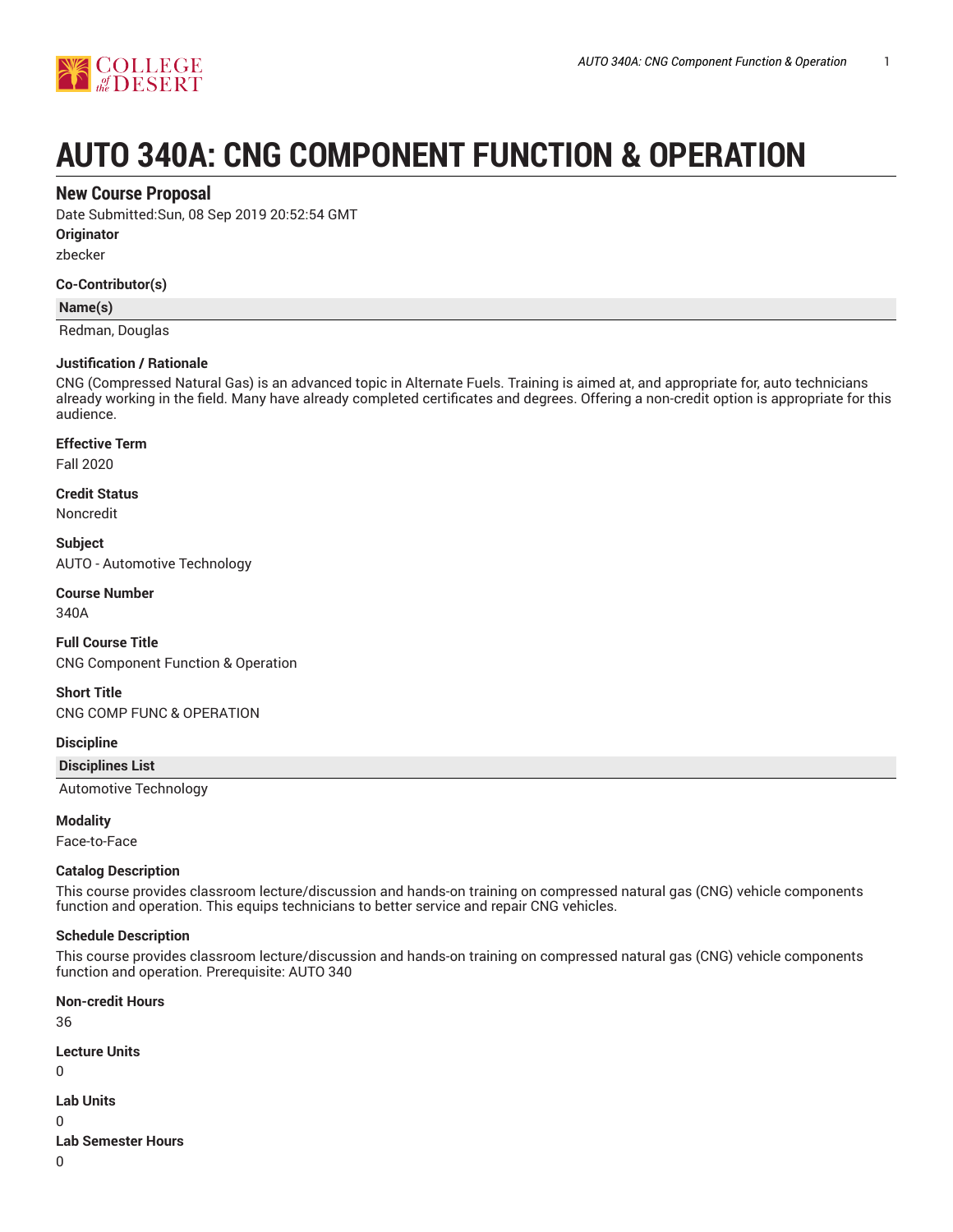

**In-class Hours**

18

**Out-of-class Hours** 18

## **Total Course Units**

0

**Total Semester Hours** 36

## **Override Description**

Noncredit courses do not have lecture and lab. The out of class hours were adjusted to provide the same total as the equivalent credit course.

**Prerequisite Course(s)** AUTO 340

## **Required Text and Other Instructional Materials**

**Resource Type** Web/Other

**Description** 2006 Honda Civic GX Service Manual 61SNA06

## **Resource Type**

Web/Other

#### **Description**

Handouts provided by the instructor

#### **Class Size Maximum**

21

## **Entrance Skills**

Students should be able to describe CNG components and their operation as well as relevant CNG safety practices.

#### **Requisite Course Objectives**

AUTO 340-Upon successful completion of this course, students will be able to: describe CNG components and describe their operation operation.

AUTO 340-Upon successful completion of this course, students will be able to: List shop and vehicle safety practices relevant to compressed natural gas (CNG) vehicles.

## **Course Content**

- 1. Compressed Natural Gas (CNG) ignition systems component function and location.
- 2. Compressed Natural Gas (CNG) fuel systems component function and location.
- 3. Compressed Natural Gas (CNG) emissions systems component function and location.

#### **Course Objectives**

|             | <b>Objectives</b>                                                        |
|-------------|--------------------------------------------------------------------------|
| Objective 1 | Understand function and operation of CNG vehicle ignition components.    |
| Objective 2 | Understand function and operation of CNG vehicle fuel system components. |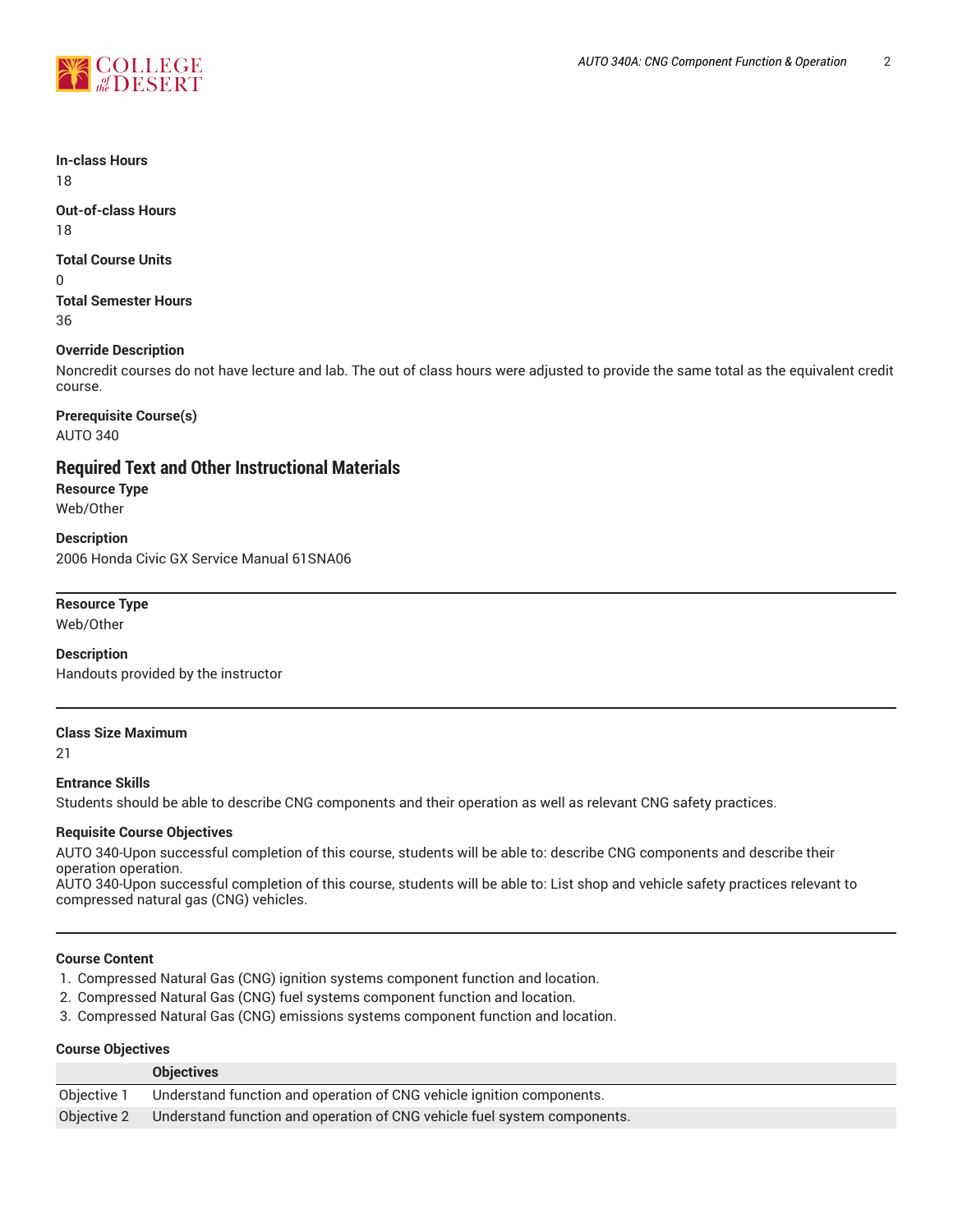

## Objective 3 Understand function and operation of CNG vehicle emission system components.

Objective 4 Comply with shop and vehicle safety practices relevant to CNG vehicles.

## **Student Learning Outcomes**

| Upon satisfactory completion of this course, students will be able to: |
|------------------------------------------------------------------------|
|------------------------------------------------------------------------|

Outcome 1 List the function and operation of key ignition, fuel and emission system components of a CNG vehicle .

#### **Methods of Instruction**

| <b>Method</b>                      | Please provide a description or examples of how each instructional<br>method will be used in this course.                                                                                                           |
|------------------------------------|---------------------------------------------------------------------------------------------------------------------------------------------------------------------------------------------------------------------|
| Collaborative/Team                 | Student will work in a team setting while performing NATEF tasks,<br>researching information and group based activities.                                                                                            |
| Observation                        | Student will be observed activities in lab, group activities, information<br>research, collaborative assignments, and other activities assigned.                                                                    |
| Lecture                            | Each class is half lecture covering multiple aspects of course content.                                                                                                                                             |
| <b>Discussion</b>                  | Student will participate in classroom discussions.                                                                                                                                                                  |
| Demonstration, Repetition/Practice | Each student will demonstrate their ability to correctly identify function<br>and operation of CNG systems not limited to laboratory assignments,<br>research projects, interactive role-play and group activities. |

#### **Methods of Evaluation**

| <b>Method</b>                            | Please provide a description or examples of how<br>each evaluation method will be used in this course.                                                                            | <b>Type of Assignment</b> |
|------------------------------------------|-----------------------------------------------------------------------------------------------------------------------------------------------------------------------------------|---------------------------|
| Written homework                         | Readings from provided materials. Homework from<br>provided materials: multiple-choice questions, fill in<br>the blank and essay questions to be graded each<br>week.             | Out of Class Only         |
| Self-paced testing, Student preparation  | Student may participate in role play activities and be Out of Class Only<br>required to do a visual presentation.                                                                 |                           |
| College level or pre-collegiate essays   | A research report submitted or completed, not<br>limited to a, written, presentation, however the<br>student is required to research information<br>pertaining to the assignment. | Out of Class Only         |
| Student participation/contribution       | Lab activities and student may participate in role<br>play activities.                                                                                                            | Out of Class Only         |
| Group activity participation/observation | Student will be observed activities in lab, group<br>activities, information research, collaborative<br>assignments, and other activities assigned.                               | In and Out of Class       |
| Laboratory projects                      | Student will participate in lab based activities to<br>complete their NATEF standards job sheets.                                                                                 | In Class Only             |
| Tests/Quizzes/Examinations               | Students must successfully complete required<br>assesment material.                                                                                                               | In and Out of Class       |
| Other                                    | Out-of-class hours will be accounted for<br>electronically through the learning management<br>system.                                                                             | Out of Class Only         |

#### **Assignments**

#### **Other In-class Assignments**

- 1. Lecture notes.
- 2. Component operation and function activities: readings, participation and discussion.
- 3. Hands on activities.

#### **Other Out-of-class Assignments**

- 1. Readings from provided materials.
- 2. Homework from provided materials: multiple-choice questions, fill in the blank and essay questions to be graded each week.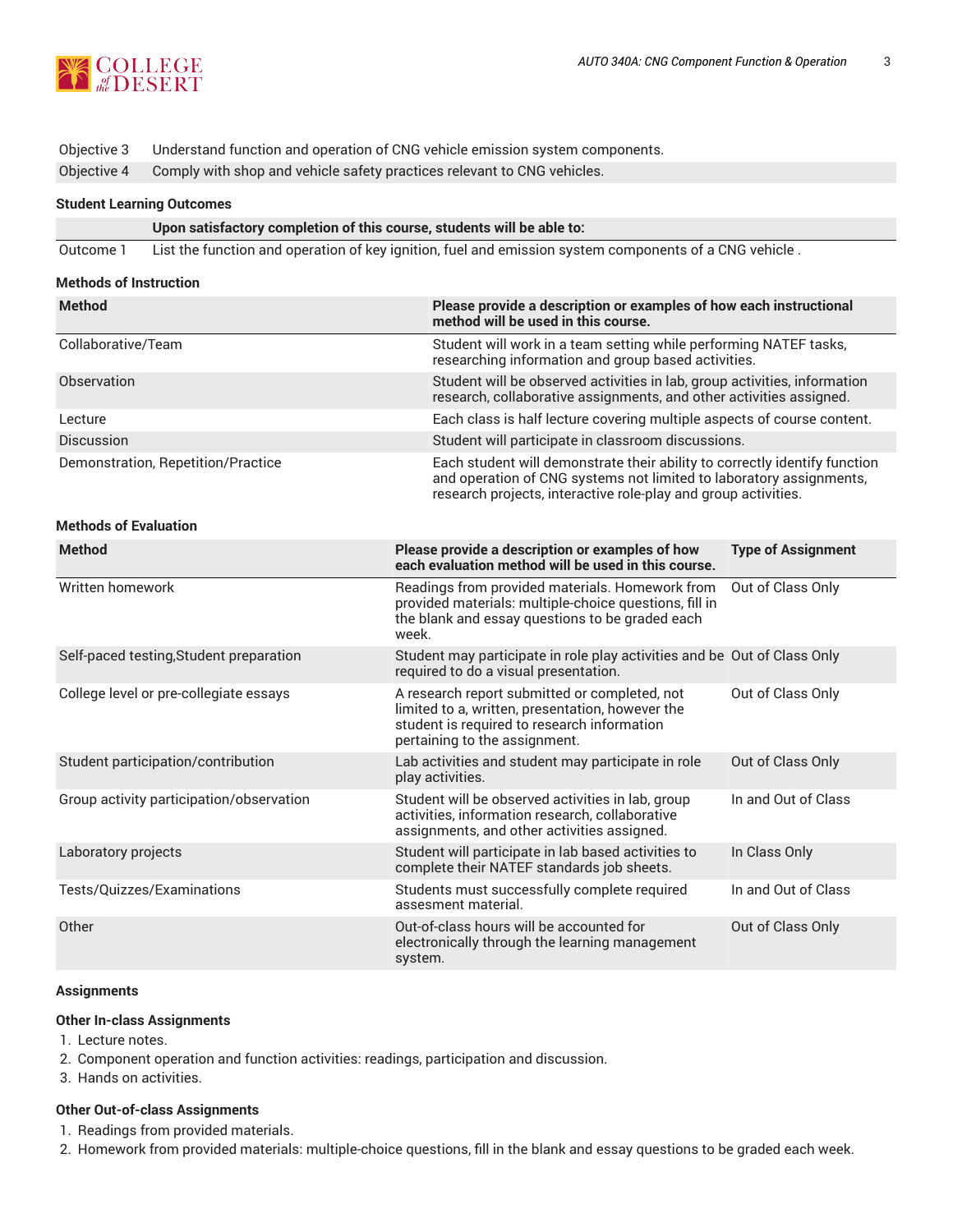

- 3. Completion of two SP2 safety tests.
- 4. Assigned readings and written summaries from selected instructor handouts.
- 5. Written summaries and analysis of assigned websites.
- 6. Hands-on lab worksheets matching each course objective.
- 7. Must develop teamwork skills through lab activities and assigned special projects.

**Grade Methods**

Pass/No Pass Only

## **MIS Course Data**

**CIP Code** 47.0614 - Alternative Fuel Vehicle Technology/Technician.

**TOP Code** 094840 - Alternative Fuels and Advanced Transportation Technology

**SAM Code** C - Clearly Occupational

**Basic Skills Status** Not Basic Skills

**Prior College Level** Not applicable

**Cooperative Work Experience** Not a Coop Course

**Course Classification Status** Other Non-credit Enhanced Funding

**Approved Special Class** Not special class

**Noncredit Category** Short-Term Vocational

**Funding Agency Category** Not Applicable

**Program Status** Program Applicable

**Transfer Status** Not transferable

**Allow Audit** Yes

**Repeatability** Yes

**Repeatability Limit** NC **Repeat Type** Noncredit

#### **Justification**

Noncredit courses are repeatable until students are comfortable they have achieved the skills and knowledge to meet the outcomes and objectives of the course.